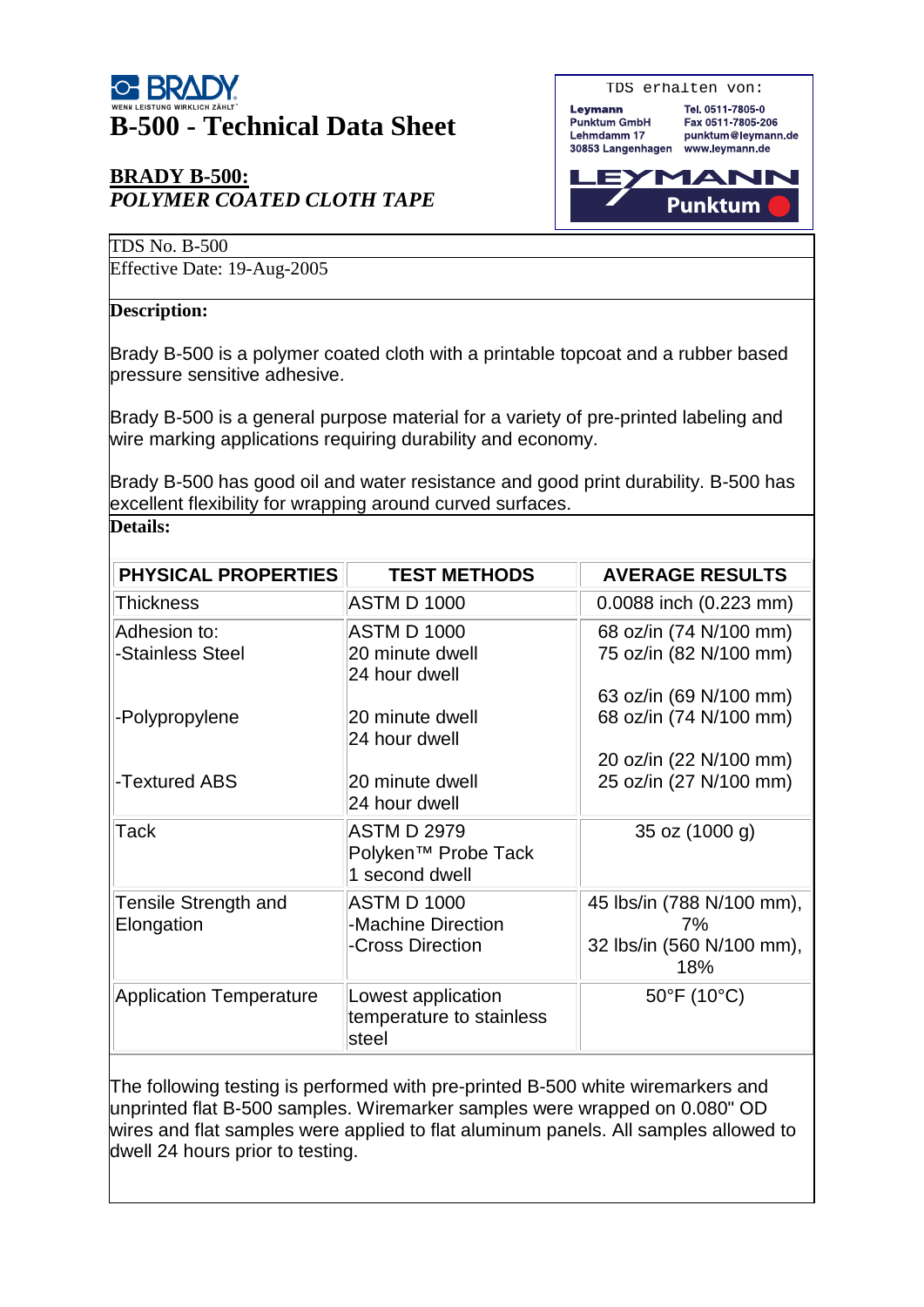| <b>PERFORMANCE</b><br><b>PROPERTIES</b> |                                                                                        | <b>TEST METHODS</b> | <b>TYPICAL RESULTS</b>                                                |
|-----------------------------------------|----------------------------------------------------------------------------------------|---------------------|-----------------------------------------------------------------------|
| High Service Temperature                | 30 days at 175°F (80°C)                                                                |                     | Slight topcoat darkening at<br>$80^{\circ}$ C                         |
| Low Service Temperature                 | 30 days at -40°F (-40°C)                                                               |                     | No visible effect                                                     |
| <b>Humidity Resistance</b>              | 30 days at 100°F (37°C),<br>95% R.H.                                                   |                     | No visible effect                                                     |
| <b>UV Light Resistance</b>              | 30 days in UV Sunlighter™<br>100                                                       |                     | $\mathsf{N}\circ\mathsf{visible}$ effect                              |
| Weatherability                          | ASTM G 155, Cycle 1<br>30 days in Xenon Arc<br>Weatherometer                           |                     | Very slight unwrap to<br>wiremarker, no visible<br>effect to printing |
| Salt Fog Resistance                     | ASTM B 117<br>30 days in 5% salt fog<br>solution chamber                               |                     | Slight unwrap to<br>wiremarker, no visible<br>effect to printing      |
| Abrasion Resistance                     | Taber Abraser, CS-10<br>grinding wheels, 250 g/arm<br>(Fed. Std. 191A, Method<br>5306) |                     | Pre-printed wiremarker still<br>legible after 100 cycles              |
| <b>PERFORMANCE PROPERTY</b>             |                                                                                        |                     | <b>CHEMICAL RESISTANCE</b>                                            |

Pre-printed B-500 white wiremarkers were wrapped around 0.080" OD wire and unprinted B-500 samples were laminated to flat aluminum panels. Samples allowed to dwell 24 hours prior to test. Testing consisted of 5 cycles of 10 minute immersions in the specified chemicals followed by 30 minute recovery periods. Testing was conducted at room temperature.

| <b>CHEMICAL REAGENT</b>     | SUBJECTIVE OBSERVATION OF VISUAL CHANGE           |                                            |  |
|-----------------------------|---------------------------------------------------|--------------------------------------------|--|
|                             | <b>APPEARANCE OF</b><br><b>WIREMARKER</b>         | <b>APPEARANCE OF FLAT</b><br><b>SAMPLE</b> |  |
| Methyl Ethyl Ketone         | Marker fell off                                   | Topcoat removed, adhesive<br>failure       |  |
| 1,1,1-Trichloroethane       | Severe unwrap, topcoat<br>wrinkled                | Topcoat delamination,<br>adhesive failure  |  |
| <b>Isopropyl Alcohol</b>    | Slight unwrap                                     | No visible effect                          |  |
| UP-4 Jet Fuel               | Slight unwrap                                     | No visible effect                          |  |
| SAE 20 WT Oil               | No visible effect                                 | No visible effect                          |  |
| Mil 5606 Oil                | Slight unwrap                                     | No visible effect                          |  |
| Speedi Kut Cutting Oil 332  | No visible effect                                 | No visible effect                          |  |
| Gasoline                    | Moderate unwrap                                   | Slight adhesive ooze                       |  |
| Rust Veto <sup>®</sup> 377  | Slight unwrap                                     | No visible effect                          |  |
| Skydrol <sup>®</sup> 500B-4 | Severe unwrap, topcoat<br>wrinkled, adhesive soft | Topcoat delaminated from<br>cloth          |  |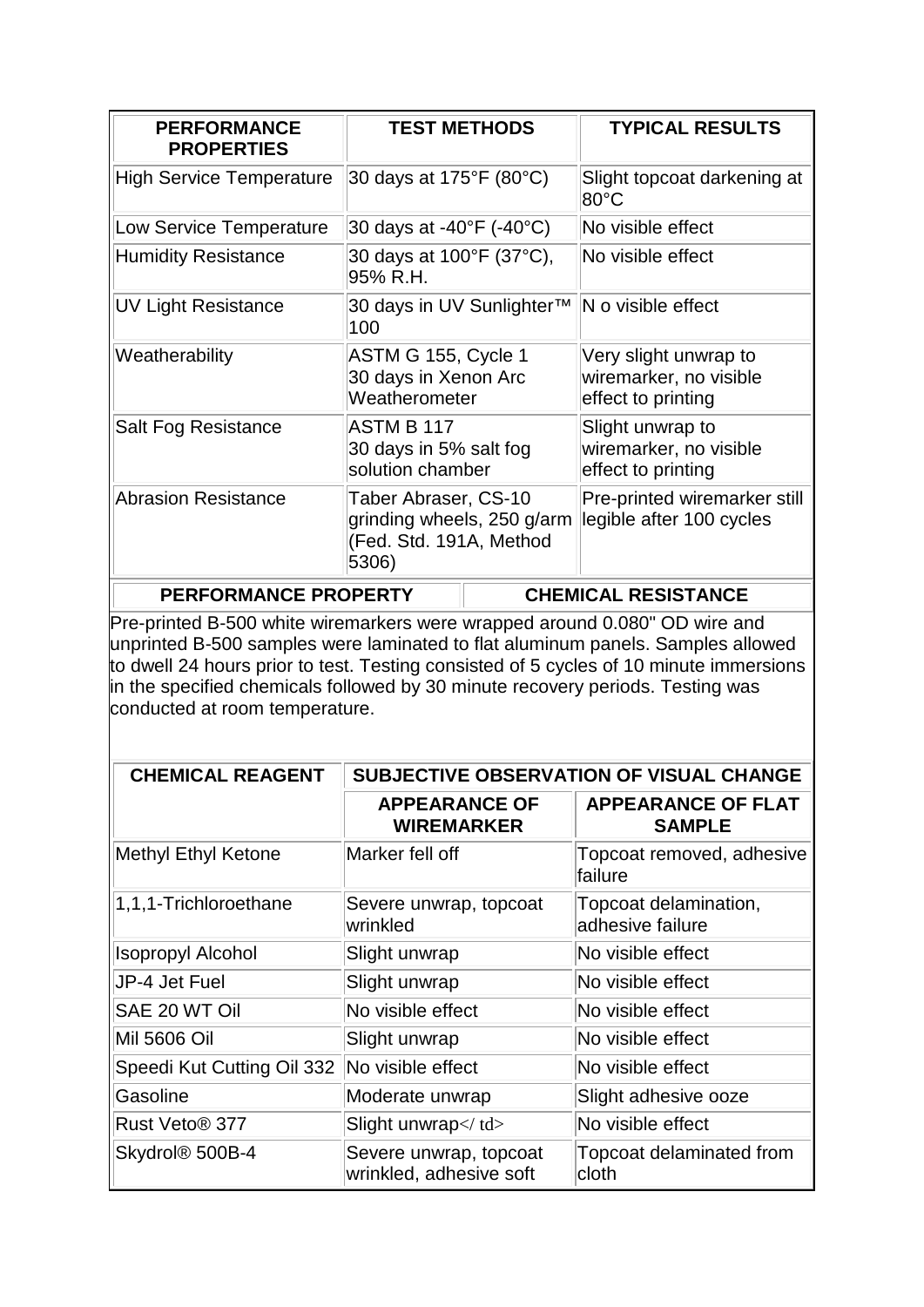| Super Agitene <sup>®</sup>                           | Moderate unwrap   | Slight adhesive ooze |
|------------------------------------------------------|-------------------|----------------------|
| Deionized Water                                      | No visible effect | No visible effect    |
| 3% Alconox® Detergent                                | No visible effect | No visible effect    |
| 10% Sodium Hydroxide<br>Solution                     | Severe unwrap     | Severe edge lift     |
| 10% Sulfuric Acid Solution                           | No visible effect | No visible effect    |
| Northwoods <sup>™</sup> Buzz Saw<br>Citrus Degreaser | Slight unwrap     | No visible effect    |
| 5% Salt Water Solution                               | No visible effect | No visible effect    |

Note: Environmental aging and chemical resistance test results may be different on colored B-500 wiremarkers.

Product testing, customer feedback, and history of similar products, support a customerperformance expectation of at least*two years from the date of receipt* for this product as long as this product is stored in its original packaging in an environment *below 80 degrees F (27°C) and 60% RH* . We are confident that our product will perform well beyond this time frame. However, it remains the responsibility of the user to assess the risk of using such product. We encourage customers to develop functional testing protocols that will qualify a product's fitness for use, in their actual applications.

#### **Trademarks:**

Alconox® is a registered trademark of Alconox Co. Northwoods<sup>™</sup> is a trademark of the Superior Chemical Corporation Polyken™ is a trademark of Testing Machines Inc. Rust Veto® is a registered trademark of the E.F. Houghton & Co. Skydrol® is a registered trademark of the Monsanto Company Sunlighter<sup>™</sup> is a trademark of the Test Lab Apparatus Company Super Agitene® is a registered trademark of Graymills Corporation ASTM: American Society for Testing and Materials (U.S.A.) SAE: Society of Automotive Engineers (U.S.A.) !All S.I. Units (metric) are mathematically derived from the U.S. Conventional !Units.! All S.I. Units (metric) are mathematically derived from the U.S. Conventional Units.

**Note:** All values shown are averages and should not be used for specification purposes. Test data and test results contained in this document are for general information only and shall not be relied upon by Brady customers for designs and specifications, or be relied on as meeting specified performance criteria. Customers desiring to develop specifications or performance criteria for specific product applications should contact Brady for further information.

Product compliance information is based upon information provided by suppliers of the raw materials used by Brady to manufacture this product or based on results of testing using recognized analytical methods performed by a third party, independent laboratory. As such, Brady makes no independent representations or warranties, express or implied, and assumes no liability in connection with the use of this information.